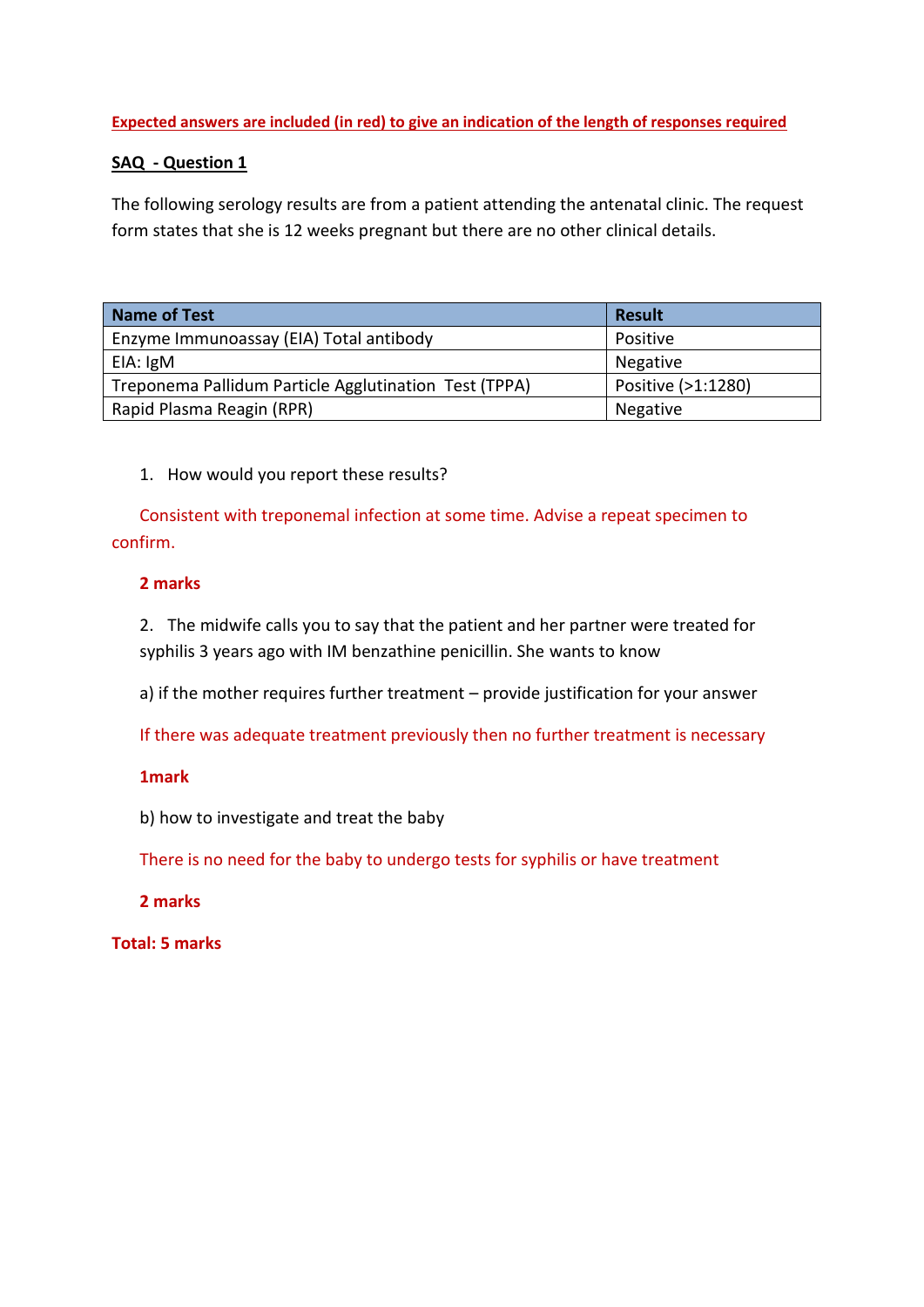### **SAQ - Question 2**

An Egyptian man presented with abdominal pain, nausea and loss of appetite. There was no other history except that he grew up in a farm in his native Egypt and his family kept livestock and a number of pets including cats, dogs and chickens.

| <b>TEST</b>               | <b>RESULT</b> | <b>UNITS</b> | <b>REFERENCE RANGE</b> |
|---------------------------|---------------|--------------|------------------------|
| Haemoglobin               | 135           | g/L          | $130 - 170$            |
| White Cell Count          | 10.0          | $X 10^9/L$   | $4 - 11$               |
| Neutrophils               | 10.3          | $X 10^9/L$   | $1.7 - 8.0$            |
| Eosinophils               | 1.0           | $X 10^9/L$   | $0.0 - 0.4$            |
| Lymphocytes               | 1.4           | $X 10^9/L$   | $1.2 - 3.6$            |
| <b>C-Reactive Protein</b> | 25            | mg/L         | $0 - 10$               |
| <b>ESR</b>                | 60            | mm/hour      | $0 - 10$               |
| Bilirubin (total)         | 17            | umol/L       | $0 - 20$               |
| Alkaline phosphatase      | 220           | IUI/L        | $40 - 129$             |
| Alanine transaminase      | 70            | IUI/L        | $10 - 50$              |
| Albumin                   | 48            | g/L          | $34 - 50$              |

His blood test results are presented below:

Abdominal ultrasound showed an enlarged live r with a single, multi-loculated cystic lesion, appearances of the gall bladder and biliary tree were normal.

1. What is the most likely diagnosis

### Hydatid cyst **1 mark**

2. What is the name of the pathogen implicated

*Echinococcus granulosus* **2 marks**

3. How did the patient acquire this infection

### Dog **1 mark**

4. What laboratory test is used to confirm the diagnosis Serology **1 mark**

5. What is the drug of choice to treat this infection

#### Albendazole **1 mark**

- 6. What other treatment options would you consider
	- 1. Puncture Aspiration Injection Reaspiration (PAIR) technique
	- 2. Surgical excision

#### **2 marks**